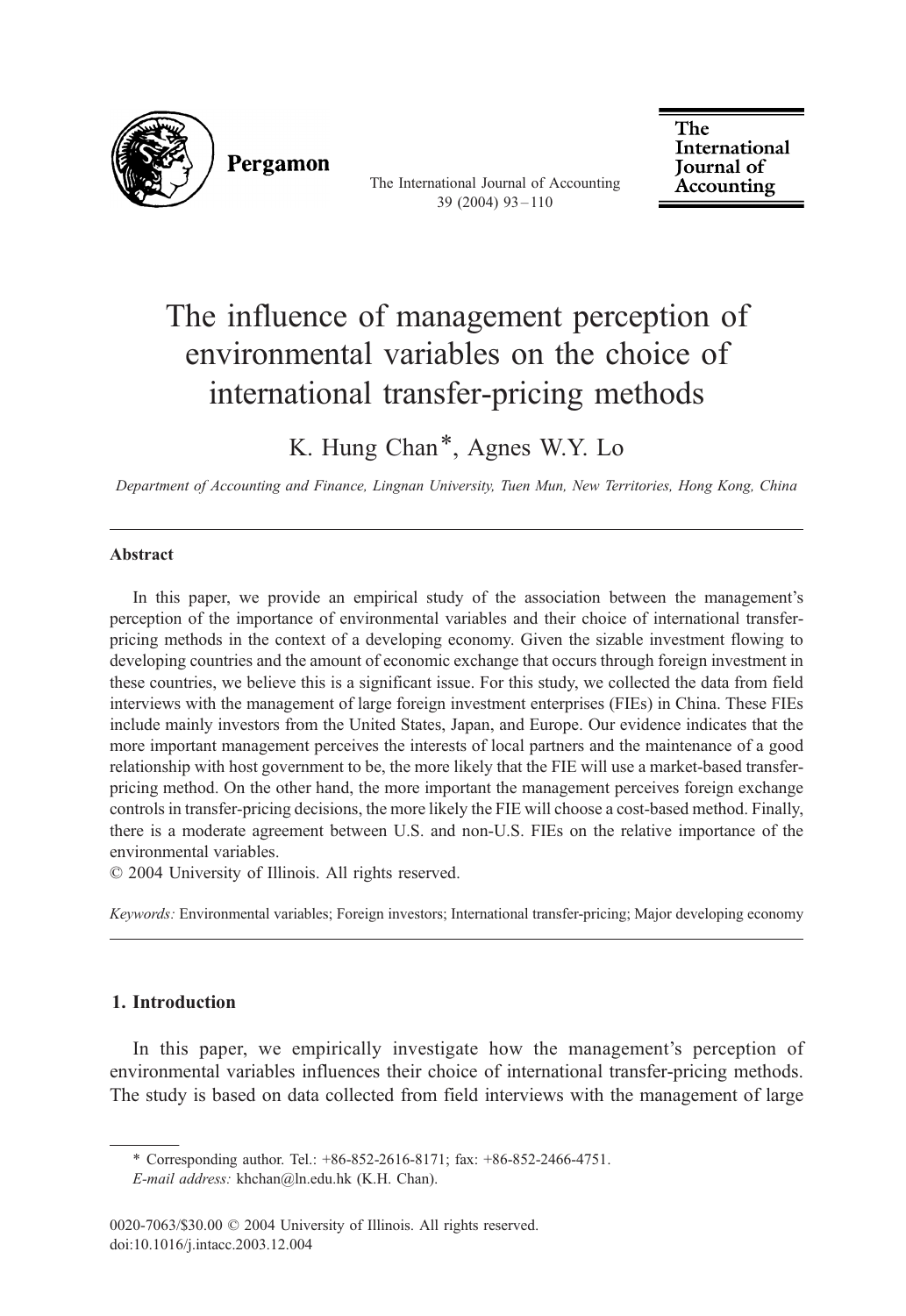foreign investment enterprises (FIEs), which include Sino-foreign joint ventures and wholly foreign-owned companies in China. As the world economy becomes more globalized, transfer-pricing has become increasingly challenging to multinational corporations (MNCs) in planning and implementing their global operations. Strategically selected transfer prices can maximize global tax savings, minimize operating risks, and circumvent restrictions imposed by host governments. A survey of accounting educators by [Sands and Pragasam \(1997\)](#page--1-0) found that transfer-pricing was ranked as one of the most important topics in international accounting. However, there are few empirical studies that assess how the management's perceptions of environmental variables influence their selection of transfer-pricing methods in a developing-economy context.

We choose to look at transfer-pricing in China because of China's increasing importance in the world economy and the significant volume of interfirm trade by MNCs with their affiliated companies in China. In the early 1990s, China witnessed a sharp rise in the inflow of direct foreign investment. China's entrance to the World Trade Organization has further accelerated the trend of inflows of foreign investment ([Business Week](#page--1-0), 1999, November 29). Foreign direct investment in China reached US\$50 billion in 2002, and China overtook the United States as the largest recipient of foreign direct investment in 2002 (SCMP[, 2003, February 15\).](#page--1-0) China's foreign trade has also grown substantially in the past decade, and China has been ranked as a top 10 trading nation in the world since 1999 [\(United Nations, 2002\).](#page--1-0) FIEs play an increasingly important role in China's foreign trade. For example, total imports and exports by FIEs accounted for, respectively, 54% and 52% of the country's total imports and exports in 2002 (52% and 50%, respectively, in 2001; [MOC, 2003; SSB, 2002\)](#page--1-0). As will be explained later, these trades include a large volume of transactions with their overseas affiliated companies. Although China is unique, due to its rapid economic growth rate and large population, it is essentially a developing country and is classified as such by the [International Monetary Fund \(2003\).](#page--1-0) The findings of this study, therefore, should serve as a useful reference for other developing economies by enhancing their understanding of MNCs' transfer-pricing behaviors.

Prior studies on the important environmental variables that MNCs use to make their transfer-pricing decisions have focused on developed countries. This study extends prior studies by examining how the management's perception of the relative importance of environmental variables affects their choice of transfer-pricing methods in China, which is a developing economy. Seven environmental variables important to operations in developing countries are examined in the context of the business environment in China. These variables are (1) difference in income tax rates, (2) minimization of custom duties, (3) the interests of local partners, (4) foreign exchange control and risks, (5) restrictions of profit repatriation, (6) risks of expropriation and nationalization, and (7) a good relationship with the host government.

The analysis of our data reveals that management's perception of three environmental variables, namely, the interests of local partners, foreign exchange control, and the maintenance of a good relationship with the host government, are significant to discriminate FIEs' choice of transfer-pricing methods. The more important the management perceives the interests of local partners and the maintenance of a good relationship with the host government to be, the more likely that an FIE will use a market-based method. The more important the management perceives foreign exchange controls to be, the more likely